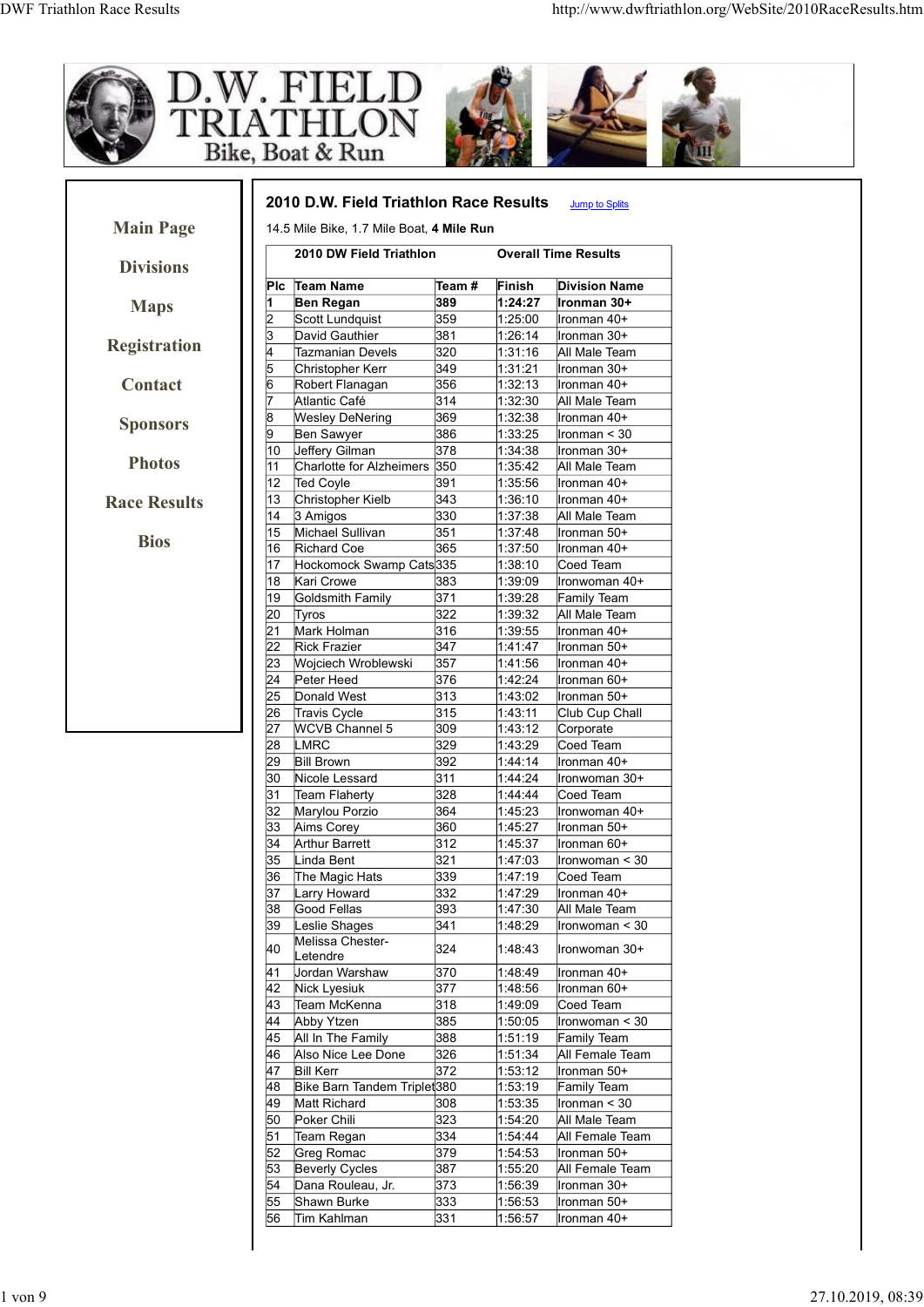| <b>DWF Triathlon Race Results</b> |                                        |            |                    | http://www.dwftriathlon.org/WebSite/2010RaceResults.htm |
|-----------------------------------|----------------------------------------|------------|--------------------|---------------------------------------------------------|
|                                   |                                        |            |                    |                                                         |
| 57                                | Brown/Krausse/O'Brien                  | 362        | 1:57:28            | All Male Team                                           |
| 58                                | Team<br>Ruth Bryden                    | 374        | 1:57:56            | Ironwoman 30+                                           |
| 59                                | Sarah Schoonover                       | 375        | 1.58.04            | Ironwoman 30+                                           |
| 60<br>61                          | Taymour Bassiri<br>John Murphy         | 344<br>337 | 1:58:34<br>1:58:41 | Ironman 30+<br>Ironman 60+                              |
| 62                                | Kevin Boss                             | 382        | 1:59:48            | Ironman 40+                                             |
| 63<br>64                          | Tammy Tremblay<br><b>BKA Draftsmen</b> | 306<br>304 | 1:59:58            | Ironwoman 30+                                           |
| 65                                | S.I.E. Computing                       | 361        | 2:00:47<br>2:00:59 | Corporate                                               |
|                                   | Solutions, Inc.                        |            |                    | Corporate                                               |
| 66<br>67                          | Patricia O'Neil<br>The Obert Girls     | 305<br>319 | 2:02:42<br>2:02:45 | Ironwoman 40+<br>Family Team                            |
| 68                                | Cory Peterson                          | 346        | 2:02:46            | Ironman 30+                                             |
| 69<br>70                          | Tierney<br>Nice Lee Done               | 368<br>325 | 2:02:48<br>2:02:59 | Ironwoman < 30<br>All Female Team                       |
| 71                                | Michael Hamrock                        | 390        | 2:03:02            | Ironman 50+                                             |
| 72                                | Judy, Cathy & Darlene                  | 317        | 2:03:09            | All Female Team                                         |
| 73<br>74                          | John Fernandes<br>Donald Dayton        | 348<br>340 | 2:03:44<br>2:03:51 | Ironman 40+<br>Ironman 60+                              |
| 75                                | Elisabeth O'Brien                      | 363        | 2:04:20            | Ironwoman 40+                                           |
| 76                                | Social Assets                          | 345        | 2:04:33            | Coed Team                                               |
| 77<br>78                          | Hudson Family<br>Timothy Greene Sr.    | 310<br>353 | 2:05:27<br>2:07:50 | Coed Team<br>Ironman 40+                                |
| 79                                | Thomas Bonia                           | 342        | 2:07:57            | $l$ ronman < 30                                         |
| 180                               | Jamie Velazquez                        | 338        | 2:08:11            | Ironwoman 30+                                           |
| 81<br>82                          | Scott Higgins<br>Kate Nicholson        | 354<br>358 | 2:09:10<br>2:09:17 | $l$ ronman < 30<br>Ironwoman 30+                        |
| 83                                | Hokajo                                 | 355        | 2:10:30            | All Female Team                                         |
| 84<br>85                          | Brian Joss<br>Jeri Screnci             | 301<br>327 | 2:11:23<br>2:13:02 | Ironman 40+<br>Ironwoman 50+                            |
| 86                                | Donna Scott                            | 366        | 2:14:18            | Ironwoman 50+                                           |
| 87<br>88                          | Tammy Ferreira<br>Roger Wissinger      | 384<br>367 | 2:22:04<br>2:23:37 | Ironwoman 30+<br>Ironman 40+                            |
| 89                                | Timothy Greene Jr.                     | 352        | 2:25:32            | $l$ ronman < 30                                         |
| 90<br>91                          | Joanie Leonard<br>Frank Glynn          | 336<br>307 | 2:39:53<br>2:45:53 | Ironwoman 40+<br>Ironman 40+                            |
| 92                                | *Kristin Martino                       | 302        | 1:43:46            | Ironwoman 30+                                           |
| 93                                | *Cheri Melo                            | 303        | 1:43:48            | Ironwoman 40+                                           |
|                                   |                                        |            |                    |                                                         |
|                                   | 2010 DW Field Triathlon                |            |                    | <b>Winners by Division</b>                              |
|                                   | Plc Team Name                          | Team#      | Finish             | <b>Division Name</b>                                    |
| $\mathsf{2}$                      | <b>Ben Sawyer</b><br>Matt Richard      | 386<br>308 | 1:33:25<br>1:53:35 | Ironman $<$ 30<br>Ironman < 30                          |
| l3                                | Thomas Bonia                           | 342        | 2:07:57            | Ironman < 30                                            |
|                                   | Scott Higgins<br>Timothy Greene Jr.    | 354<br>352 | 2:09:10<br>2:25:32 | Ironman < 30<br>Ironman $<$ 30                          |
|                                   | <b>Ben Regan</b>                       | 389        | 1:24:27            | Ironman 30+                                             |
|                                   | David Gauthier                         | 381        | 1:26:14            | Ironman 30+                                             |
|                                   |                                        |            | 1:31:21            | Ironman 30+                                             |
| 3                                 | Christopher Kerr                       | 349        |                    |                                                         |
| 5                                 | Jeffery Gilman<br>Dana Rouleau, Jr.    | 378<br>373 | 1:34:38<br>1:56:39 | Ironman 30+<br>Ironman 30+                              |

|                                         |                                                                                                                                                                                                                                                                                                                                                                                                                                                                                                                                                                                                                 |                                                                                                                                                                                                                                                         | Ironwoman 30+                                                                                                                                                                                                                                                                                                                                                |
|-----------------------------------------|-----------------------------------------------------------------------------------------------------------------------------------------------------------------------------------------------------------------------------------------------------------------------------------------------------------------------------------------------------------------------------------------------------------------------------------------------------------------------------------------------------------------------------------------------------------------------------------------------------------------|---------------------------------------------------------------------------------------------------------------------------------------------------------------------------------------------------------------------------------------------------------|--------------------------------------------------------------------------------------------------------------------------------------------------------------------------------------------------------------------------------------------------------------------------------------------------------------------------------------------------------------|
|                                         |                                                                                                                                                                                                                                                                                                                                                                                                                                                                                                                                                                                                                 |                                                                                                                                                                                                                                                         | Ironman $<$ 30                                                                                                                                                                                                                                                                                                                                               |
|                                         |                                                                                                                                                                                                                                                                                                                                                                                                                                                                                                                                                                                                                 |                                                                                                                                                                                                                                                         | Ironwoman 30+                                                                                                                                                                                                                                                                                                                                                |
|                                         |                                                                                                                                                                                                                                                                                                                                                                                                                                                                                                                                                                                                                 |                                                                                                                                                                                                                                                         | All Female Team                                                                                                                                                                                                                                                                                                                                              |
|                                         |                                                                                                                                                                                                                                                                                                                                                                                                                                                                                                                                                                                                                 |                                                                                                                                                                                                                                                         | Ironman 40+                                                                                                                                                                                                                                                                                                                                                  |
|                                         |                                                                                                                                                                                                                                                                                                                                                                                                                                                                                                                                                                                                                 |                                                                                                                                                                                                                                                         |                                                                                                                                                                                                                                                                                                                                                              |
|                                         |                                                                                                                                                                                                                                                                                                                                                                                                                                                                                                                                                                                                                 |                                                                                                                                                                                                                                                         | Ironwoman 50+                                                                                                                                                                                                                                                                                                                                                |
|                                         |                                                                                                                                                                                                                                                                                                                                                                                                                                                                                                                                                                                                                 |                                                                                                                                                                                                                                                         | Ironwoman 50+                                                                                                                                                                                                                                                                                                                                                |
|                                         |                                                                                                                                                                                                                                                                                                                                                                                                                                                                                                                                                                                                                 |                                                                                                                                                                                                                                                         | Ironwoman 30+                                                                                                                                                                                                                                                                                                                                                |
|                                         |                                                                                                                                                                                                                                                                                                                                                                                                                                                                                                                                                                                                                 |                                                                                                                                                                                                                                                         | Ironman 40+                                                                                                                                                                                                                                                                                                                                                  |
|                                         |                                                                                                                                                                                                                                                                                                                                                                                                                                                                                                                                                                                                                 |                                                                                                                                                                                                                                                         | Ironman $<$ 30                                                                                                                                                                                                                                                                                                                                               |
|                                         |                                                                                                                                                                                                                                                                                                                                                                                                                                                                                                                                                                                                                 |                                                                                                                                                                                                                                                         | Ironwoman 40+                                                                                                                                                                                                                                                                                                                                                |
|                                         |                                                                                                                                                                                                                                                                                                                                                                                                                                                                                                                                                                                                                 |                                                                                                                                                                                                                                                         | Ironman 40+                                                                                                                                                                                                                                                                                                                                                  |
|                                         |                                                                                                                                                                                                                                                                                                                                                                                                                                                                                                                                                                                                                 |                                                                                                                                                                                                                                                         | Ironwoman 30+                                                                                                                                                                                                                                                                                                                                                |
|                                         |                                                                                                                                                                                                                                                                                                                                                                                                                                                                                                                                                                                                                 |                                                                                                                                                                                                                                                         | Ironwoman 40+                                                                                                                                                                                                                                                                                                                                                |
|                                         |                                                                                                                                                                                                                                                                                                                                                                                                                                                                                                                                                                                                                 |                                                                                                                                                                                                                                                         | <b>Winners by Division</b>                                                                                                                                                                                                                                                                                                                                   |
| Plc Team Name                           | Team#                                                                                                                                                                                                                                                                                                                                                                                                                                                                                                                                                                                                           | Finish                                                                                                                                                                                                                                                  | <b>Division Name</b>                                                                                                                                                                                                                                                                                                                                         |
|                                         | 386                                                                                                                                                                                                                                                                                                                                                                                                                                                                                                                                                                                                             | 1:33:25                                                                                                                                                                                                                                                 | Ironman < 30                                                                                                                                                                                                                                                                                                                                                 |
|                                         |                                                                                                                                                                                                                                                                                                                                                                                                                                                                                                                                                                                                                 |                                                                                                                                                                                                                                                         | Ironman < 30                                                                                                                                                                                                                                                                                                                                                 |
|                                         |                                                                                                                                                                                                                                                                                                                                                                                                                                                                                                                                                                                                                 |                                                                                                                                                                                                                                                         | Ironman < 30                                                                                                                                                                                                                                                                                                                                                 |
|                                         |                                                                                                                                                                                                                                                                                                                                                                                                                                                                                                                                                                                                                 |                                                                                                                                                                                                                                                         | Ironman < 30                                                                                                                                                                                                                                                                                                                                                 |
|                                         |                                                                                                                                                                                                                                                                                                                                                                                                                                                                                                                                                                                                                 |                                                                                                                                                                                                                                                         | Ironman < 30                                                                                                                                                                                                                                                                                                                                                 |
|                                         |                                                                                                                                                                                                                                                                                                                                                                                                                                                                                                                                                                                                                 |                                                                                                                                                                                                                                                         | Ironman 30+                                                                                                                                                                                                                                                                                                                                                  |
|                                         |                                                                                                                                                                                                                                                                                                                                                                                                                                                                                                                                                                                                                 |                                                                                                                                                                                                                                                         | Ironman 30+                                                                                                                                                                                                                                                                                                                                                  |
|                                         |                                                                                                                                                                                                                                                                                                                                                                                                                                                                                                                                                                                                                 |                                                                                                                                                                                                                                                         | Ironman 30+                                                                                                                                                                                                                                                                                                                                                  |
|                                         |                                                                                                                                                                                                                                                                                                                                                                                                                                                                                                                                                                                                                 |                                                                                                                                                                                                                                                         | Ironman 30+                                                                                                                                                                                                                                                                                                                                                  |
|                                         |                                                                                                                                                                                                                                                                                                                                                                                                                                                                                                                                                                                                                 |                                                                                                                                                                                                                                                         | Ironman 30+                                                                                                                                                                                                                                                                                                                                                  |
|                                         |                                                                                                                                                                                                                                                                                                                                                                                                                                                                                                                                                                                                                 |                                                                                                                                                                                                                                                         | Ironman 30+                                                                                                                                                                                                                                                                                                                                                  |
|                                         |                                                                                                                                                                                                                                                                                                                                                                                                                                                                                                                                                                                                                 |                                                                                                                                                                                                                                                         |                                                                                                                                                                                                                                                                                                                                                              |
|                                         |                                                                                                                                                                                                                                                                                                                                                                                                                                                                                                                                                                                                                 |                                                                                                                                                                                                                                                         | Ironman 30+                                                                                                                                                                                                                                                                                                                                                  |
|                                         |                                                                                                                                                                                                                                                                                                                                                                                                                                                                                                                                                                                                                 |                                                                                                                                                                                                                                                         | Ironman 40+                                                                                                                                                                                                                                                                                                                                                  |
|                                         |                                                                                                                                                                                                                                                                                                                                                                                                                                                                                                                                                                                                                 |                                                                                                                                                                                                                                                         | Ironman 40+                                                                                                                                                                                                                                                                                                                                                  |
|                                         |                                                                                                                                                                                                                                                                                                                                                                                                                                                                                                                                                                                                                 |                                                                                                                                                                                                                                                         | Ironman 40+                                                                                                                                                                                                                                                                                                                                                  |
|                                         |                                                                                                                                                                                                                                                                                                                                                                                                                                                                                                                                                                                                                 |                                                                                                                                                                                                                                                         | Ironman 40+                                                                                                                                                                                                                                                                                                                                                  |
|                                         |                                                                                                                                                                                                                                                                                                                                                                                                                                                                                                                                                                                                                 |                                                                                                                                                                                                                                                         | Ironman 40+                                                                                                                                                                                                                                                                                                                                                  |
| Richard Coe                             | 365                                                                                                                                                                                                                                                                                                                                                                                                                                                                                                                                                                                                             | 1:37:50                                                                                                                                                                                                                                                 | Ironman 40+                                                                                                                                                                                                                                                                                                                                                  |
| Mark Holman                             | 316                                                                                                                                                                                                                                                                                                                                                                                                                                                                                                                                                                                                             | 1:39:55                                                                                                                                                                                                                                                 | Ironman 40+                                                                                                                                                                                                                                                                                                                                                  |
| Wojciech Wroblewski                     | 357                                                                                                                                                                                                                                                                                                                                                                                                                                                                                                                                                                                                             | 1:41:56                                                                                                                                                                                                                                                 | Ironman 40+                                                                                                                                                                                                                                                                                                                                                  |
| <b>Bill Brown</b>                       | 392                                                                                                                                                                                                                                                                                                                                                                                                                                                                                                                                                                                                             | 1.44.14                                                                                                                                                                                                                                                 | Ironman 40+                                                                                                                                                                                                                                                                                                                                                  |
| Larry Howard                            | 332                                                                                                                                                                                                                                                                                                                                                                                                                                                                                                                                                                                                             | 1:47:29                                                                                                                                                                                                                                                 | Ironman 40+                                                                                                                                                                                                                                                                                                                                                  |
| Jordan Warshaw                          | 370                                                                                                                                                                                                                                                                                                                                                                                                                                                                                                                                                                                                             | 1.48.49                                                                                                                                                                                                                                                 | Ironman 40+                                                                                                                                                                                                                                                                                                                                                  |
|                                         |                                                                                                                                                                                                                                                                                                                                                                                                                                                                                                                                                                                                                 |                                                                                                                                                                                                                                                         | Ironman 40+                                                                                                                                                                                                                                                                                                                                                  |
|                                         |                                                                                                                                                                                                                                                                                                                                                                                                                                                                                                                                                                                                                 |                                                                                                                                                                                                                                                         | Ironman 40+                                                                                                                                                                                                                                                                                                                                                  |
| John Fernandes                          | 348                                                                                                                                                                                                                                                                                                                                                                                                                                                                                                                                                                                                             | 2:03:44                                                                                                                                                                                                                                                 | Ironman 40+                                                                                                                                                                                                                                                                                                                                                  |
|                                         | 353                                                                                                                                                                                                                                                                                                                                                                                                                                                                                                                                                                                                             | 2:07:50                                                                                                                                                                                                                                                 | Ironman 40+                                                                                                                                                                                                                                                                                                                                                  |
|                                         |                                                                                                                                                                                                                                                                                                                                                                                                                                                                                                                                                                                                                 | 2:11:23                                                                                                                                                                                                                                                 | Ironman 40+                                                                                                                                                                                                                                                                                                                                                  |
| Timothy Greene Sr.<br><b>Brian Joss</b> | 301                                                                                                                                                                                                                                                                                                                                                                                                                                                                                                                                                                                                             |                                                                                                                                                                                                                                                         |                                                                                                                                                                                                                                                                                                                                                              |
|                                         | Jamie Velazquez<br>Scott Higgins<br>Kate Nicholson<br>Hokajo<br>Brian Joss<br>Jeri Screnci<br>Donna Scott<br>Tammy Ferreira<br>Roger Wissinger<br>Timothy Greene Jr.<br>Joanie Leonard<br>Frank Glynn<br>*Kristin Martino<br>*Cheri Melo<br><b>Ben Sawyer</b><br>Matt Richard<br>Thomas Bonia<br>Scott Higgins<br>Timothy Greene Jr.<br><b>Ben Regan</b><br>David Gauthier<br>Christopher Kerr<br>Jeffery Gilman<br>Dana Rouleau, Jr.<br>Taymour Bassiri<br>Cory Peterson<br><b>Scott Lundquist</b><br>Robert Flanagan<br><b>Wesley DeNering</b><br>Ted Coyle<br>Christopher Kielb<br>Tim Kahlman<br>Kevin Boss | 338<br>354<br>358<br>355<br>301<br>327<br>366<br>384<br>367<br>352<br>336<br>307<br>302<br>303<br>2010 DW Field Triathlon<br>308<br>342<br>354<br>352<br>389<br>381<br>349<br>378<br>373<br>344<br>346<br>359<br>356<br>369<br>391<br>343<br>331<br>382 | 2:08:11<br>2:09:10<br>2:09:17<br>2:10:30<br>2:11:23<br>2:13:02<br>2:14:18<br>2:22:04<br>2:23:37<br>2:25:32<br>2:39:53<br>2:45:53<br>1:43:46<br>1:43:48<br>1:53:35<br>2:07:57<br>2:09:10<br>2:25:32<br>1:24:27<br>1:26:14<br>1:31:21<br>1:34:38<br>1:56:39<br>1:58:34<br>2:02:46<br>1:25:00<br>1:32:13<br>1:32:38<br>1:35:56<br>1:36:10<br>1:56:57<br>1:59:48 |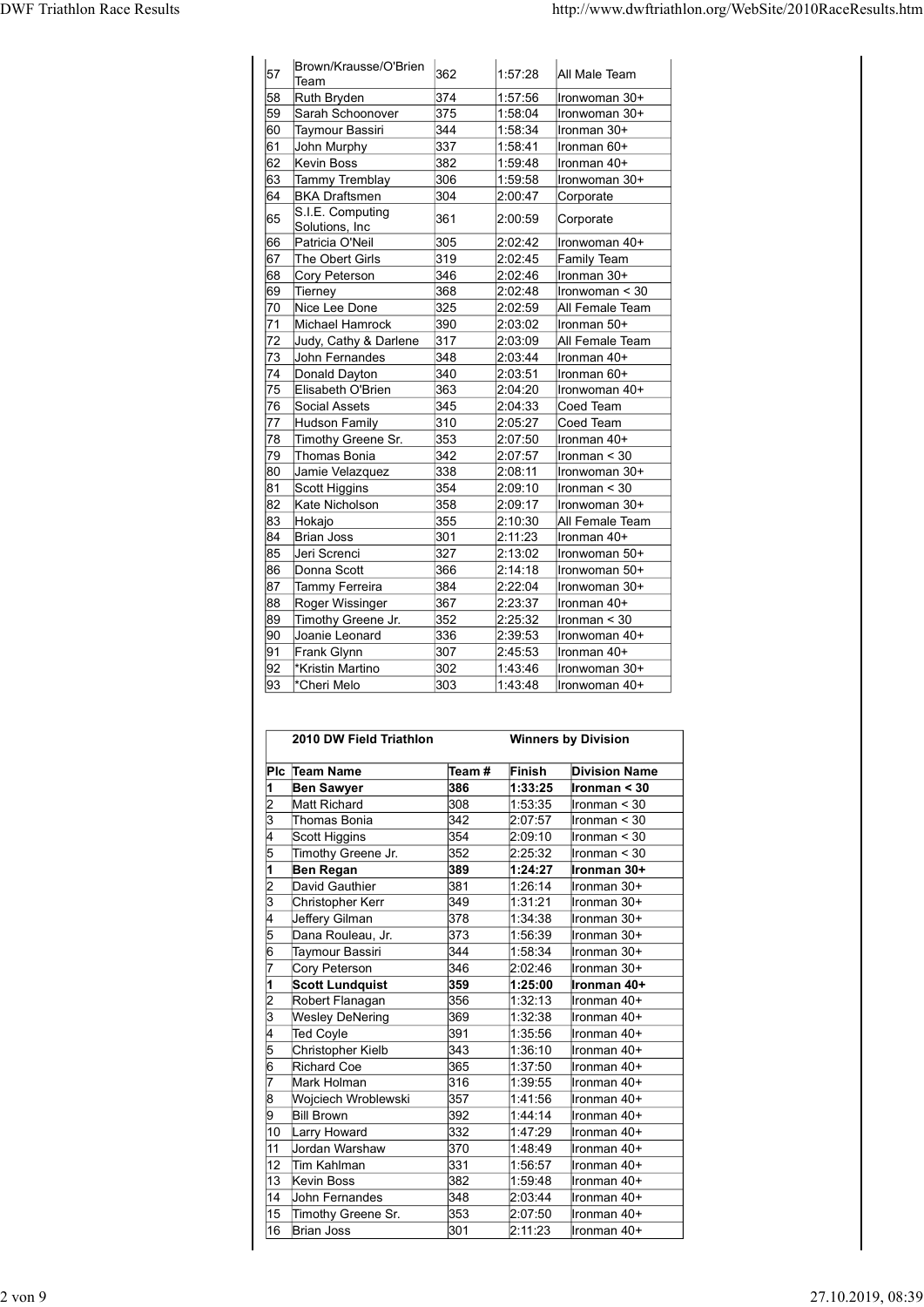| 18 |                                                     |            |                    |                                                         |
|----|-----------------------------------------------------|------------|--------------------|---------------------------------------------------------|
|    |                                                     |            |                    |                                                         |
|    |                                                     |            |                    |                                                         |
|    |                                                     |            |                    | http://www.dwftriathlon.org/WebSite/2010RaceResults.htm |
|    |                                                     |            |                    |                                                         |
|    | 17 Roger Wissinger<br>Frank Glynn                   | 367<br>307 | 2:23:37<br>2:45:53 | Ironman 40+<br>Ironman 40+                              |
|    | <b>Michael Sullivan</b><br><b>Rick Frazier</b>      | 351<br>347 | 1:37:48<br>1:41:47 | Ironman 50+<br>Ironman 50+                              |
|    | Donald West                                         | 313        | 1:43:02            | Ironman 50+                                             |
|    | Aims Corey<br><b>Bill Kerr</b>                      | 360<br>372 | 1.45.27<br>1:53:12 | Ironman 50+<br>Ironman 50+                              |
|    | Greg Romac                                          | 379        | 1.54.53            | Ironman 50+                                             |
|    | Shawn Burke<br>Michael Hamrock                      | 333<br>390 | 1:56:53<br>2:03:02 | Ironman 50+<br>Ironman 50+                              |
|    | Peter Heed<br><b>Arthur Barrett</b>                 | 376<br>312 | 1:42:24<br>1:45:37 | Ironman 60+<br>Ironman 60+                              |
|    | Nick Lyesiuk                                        | 377        | 1:48:56            | Ironman 60+                                             |
| 5  | John Murphy<br>Donald Dayton                        | 337<br>340 | 1:58:41<br>2:03:51 | Ironman 60+<br>Ironman 60+                              |
|    | Linda Bent<br>Leslie Shages                         | 321<br>341 | 1:47:03<br>1:48:29 | $ $ Ironwoman < 30                                      |
| l3 | Abby Ytzen                                          | 385        | 1:50:05            | Ironwoman < 30<br>Ironwoman < 30                        |
|    | Tierney<br>Nicole Lessard                           | 368<br>311 | 2:02:48<br>1:44:24 | Ironwoman < 30<br>Ironwoman 30+                         |
|    | Melissa Chester-Letendre                            | 324        | 1:48:43            | Ironwoman 30+                                           |
|    | Ruth Bryden<br>Sarah Schoonover                     | 374<br>375 | 1:57:56<br>1.58.04 | Ironwoman 30+<br>Ironwoman 30+                          |
| 15 | Tammy Tremblay<br>Jamie Velazquez                   | 306<br>338 | 1:59:58<br>2:08:11 | Ironwoman 30+<br>Ironwoman 30+                          |
|    | Kate Nicholson                                      | 358        | 2:09:17            | Ironwoman 30+                                           |
|    | Tammy Ferreira<br>*Kristin Martino                  | 384<br>302 | 2:22:04<br>1:43:46 | Ironwoman 30+<br>Ironwoman 30+                          |
|    | <b>Kari Crowe</b>                                   | 383        | 1:39:09            | Ironwoman 40+                                           |
|    | Marylou Porzio<br>Patricia O'Neil                   | 364<br>305 | 1:45:23<br>2:02:42 | Ironwoman 40+<br>Ironwoman 40+                          |
|    | Elisabeth O'Brien                                   | 363        | 2:04:20            | Ironwoman 40+                                           |
|    | Joanie Leonard<br>*Cheri Melo                       | 336<br>303 | 2:39:53<br>1:43:48 | Ironwoman 40+<br>Ironwoman 40+                          |
|    | Jeri Screnci<br>Donna Scott                         | 327<br>366 | 2:13:02<br>2:14:18 | Ironwoman 50+<br>Ironwoman 50+                          |
|    | <b>WCVB Channel 5</b>                               | 309        | 1:43:12            | Corporate                                               |
|    | <b>BKA Draftsmen</b><br>S.I.E. Computing Solutions, | 304<br>361 | 2:00:47            | Corporate                                               |
|    | Inc<br>Travis Cycle                                 | 315        | 2:00:59<br>1:43:11 | Corporate<br>Club Cup Chall                             |
|    | <b>Tazmanian Devels</b>                             | 320        | 1:31:16            | <b>All Male Team</b>                                    |
|    | Atlantic Café<br>Charlotte for Alzheimers           | 314<br>350 | 1:32:30<br>1:35:42 | All Male Team<br>All Male Team                          |
| 15 | 3 Amigos                                            | 330<br>322 | 1:37:38<br>1:39:32 | All Male Team                                           |
|    | <b>Tyros</b><br>Good Fellas                         | 393        | 1:47:30            | All Male Team<br>All Male Team                          |
|    | Poker Chili<br>Brown/Krausse/O'Brien                | 323        | 1:54:20            | All Male Team                                           |
|    | Team<br>Also Nice Lee Done                          | 362<br>326 | 1:57:28<br>1:51:34 | All Male Team<br><b>All Female Team</b>                 |
|    | Team Regan                                          | 334        | 1:54:44            | All Female Team                                         |
|    | <b>Beverly Cycles</b><br>Nice Lee Done              | 387<br>325 | 1:55:20<br>2:02:59 | All Female Team<br>All Female Team                      |
|    | Judy, Cathy & Darlene                               | 317        | 2:03:09            | All Female Team                                         |
|    | Hokajo<br>Hockomock Swamp Cats 335                  | 355        | 2:10:30<br>1:38:10 | All Female Team<br>Coed Team                            |
| 2  | LMRC                                                | 329        | 1:43:29            | Coed Team                                               |
| 3  | Team Flaherty<br>The Magic Hats                     | 328<br>339 | 1:44:44<br>1:47:19 | Coed Team<br>Coed Team                                  |
|    | Team McKenna<br>Social Assets                       | 318<br>345 | 1:49:09<br>2:04:33 | Coed Team<br>Coed Team                                  |
|    | <b>Hudson Family</b>                                | 310        | 2:05:27            | Coed Team                                               |
|    | <b>Goldsmith Family</b><br>All In The Family        | 371<br>388 | 1:39:28<br>1:51:19 | <b>Family Team</b><br>Family Team                       |
| 3  | Bike Barn Tandem Triplet                            | 380        | 1:53:19            | Family Team                                             |
|    | The Obert Girls                                     | 319        | 2:02:45            | Family Team                                             |
|    |                                                     |            |                    |                                                         |
|    | 2010 DW Field Triathlon                             |            |                    | <b>Overall Bike Split Results</b>                       |
|    |                                                     |            |                    |                                                         |
|    | Team $#$<br><b>Team Name</b>                        |            | <b>Bike Split</b>  | <b>Division Name</b>                                    |

| 2010 DW Field Triathlon |        | <b>Overall Bike Split Results</b> |                      |
|-------------------------|--------|-----------------------------------|----------------------|
| Team Name               | Team # | <b>Bike Split</b>                 | <b>Division Name</b> |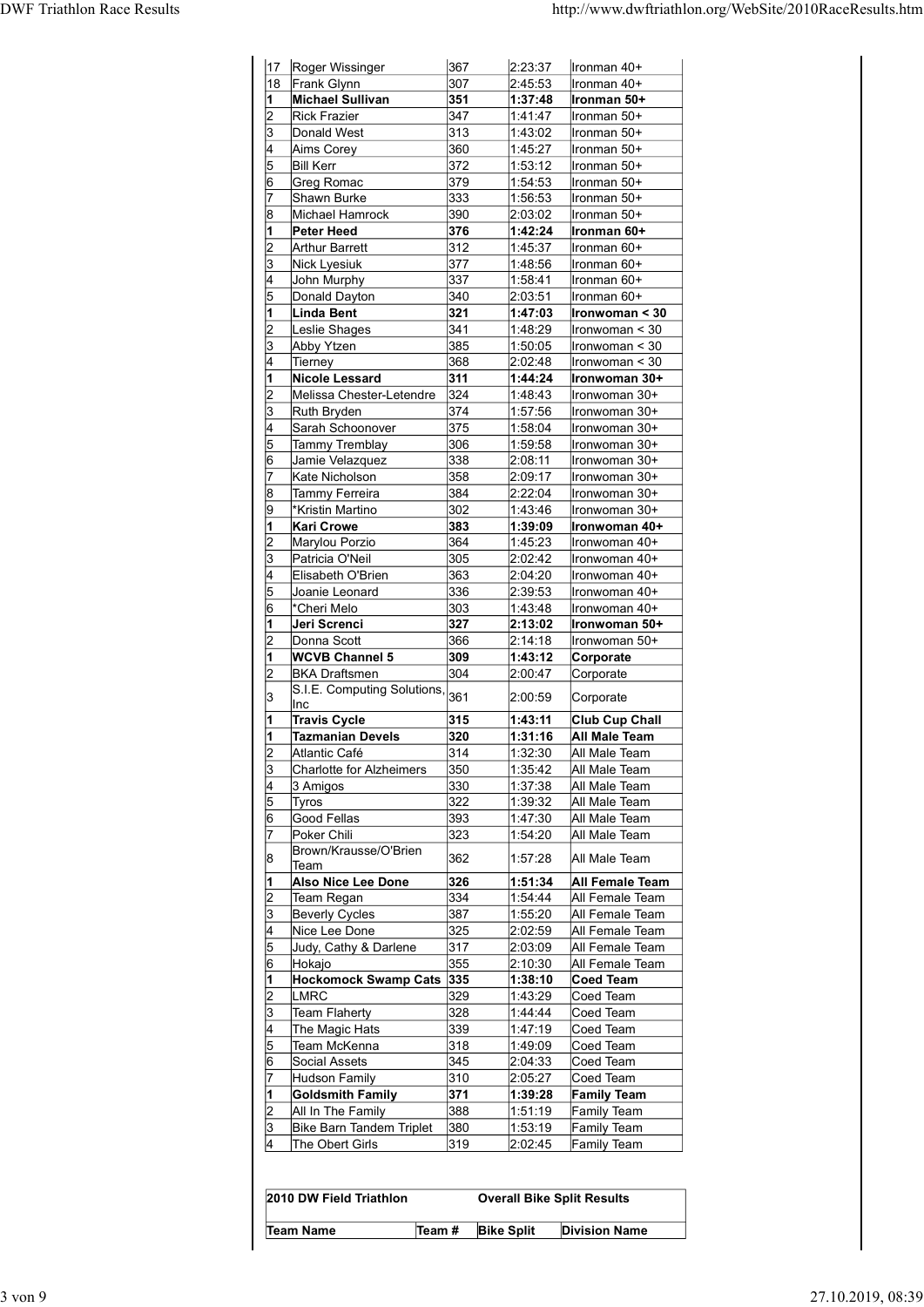|                              |            |         | http://www.dwftriathlon.org/WebSite/2010RaceResults.htm |
|------------------------------|------------|---------|---------------------------------------------------------|
|                              |            |         |                                                         |
| <b>Ben Regan</b>             | 389        | 0:34:58 | Ironman 30+                                             |
| Jeffery Gilman               | 378        | 0:35:39 | Ironman 30+                                             |
| Ben Sawyer                   | 386        | 0.37:07 | Ironman < 30                                            |
| Scott Lundquist              | 359        | 0:37:33 | Ironman 40+                                             |
| David Gauthier               | 381        | 0:37:40 | Ironman 30+                                             |
| Christopher Kerr             | 349        | 0:39:29 | Ironman 30+                                             |
| Richard Coe                  | 365        | 0:39:46 | Ironman 40+                                             |
| Christopher Kielb            | 343        | 0.39.48 | Ironman 40+                                             |
| Robert Flanagan              | 356        | 0.39.48 | Ironman 40+                                             |
| Charlotte for Alzheimers     | 350        | 0.39.54 | All Male Team                                           |
| <b>Rick Frazier</b>          | 347        | 0:40:07 | Ironman 50+                                             |
| <b>Travis Cycle</b>          | 315        | 0:40:34 | Club Cup Chall                                          |
| Michael Sullivan             | 351        | 0.40.40 | Ironman 50+                                             |
| Tazmanian Devels             | 320        | 0.42:02 | All Male Team                                           |
| <b>Wesley DeNering</b>       | 369        | 0.42:07 | Ironman 40+                                             |
| Atlantic Café                | 314        | 0.42:08 | All Male Team                                           |
| <b>Beverly Cycles</b>        | 387        | 0.42:08 | All Female Team                                         |
| Dana Rouleau, Jr.            | 373        | 0:42:11 | Ironman 30+                                             |
| Peter Heed                   | 376        | 0:42:13 | Ironman 60+                                             |
| Ted Coyle                    | 391        | 0.42:57 | Ironman 40+                                             |
| Team Flaherty                | 328        | 0.43.09 | Coed Team                                               |
| Mark Holman                  | 316        | 0.43.29 | Ironman 40+                                             |
| Marylou Porzio               | 364        | 0.43.36 | Ironwoman 40+                                           |
| Greg Romac                   | 379        | 0.43.40 | Ironman 50+                                             |
| Nicole Lessard               | 311        | 0.43.51 | Ironwoman 30+                                           |
| Melissa Chester-Letendre 324 |            | 0:43:53 | Ironwoman 30+                                           |
| Donald West                  | 313        | 0.44:03 | Ironman 50+                                             |
| 3 Amigos                     | 330        | 0:44:13 | All Male Team                                           |
| Hudson Family                | 310        | 0.44.59 | Coed Team                                               |
| LMRC                         | 329        | 0.45:00 | Coed Team                                               |
| <b>BKA Draftsmen</b>         | 304        | 0.45:02 | Corporate                                               |
| WCVB Channel 5               | 309        | 0.45.04 | Corporate                                               |
| Hockomock Swamp Cats 335     |            | 0:45:09 | Coed Team                                               |
| Bike Barn Tandem Triplet 380 |            | 0:45:16 | Family Team                                             |
| Nick Lyesiuk                 | 377<br>383 | 0:45:30 | Ironman 60+                                             |
| Kari Crowe                   | 312        | 0.45.43 | Ironwoman 40+                                           |
| <b>Arthur Barrett</b>        |            | 0.45.45 | Ironman 60+                                             |
| Linda Bent                   | 321        | 0.46:01 | $l$ ronwoman < 30                                       |
| Goldsmith Family             | 371        | 0:46:22 | Family Team                                             |
| Sarah Schoonover             | 375        | 0.46.23 | Ironwoman 30+                                           |
| Wojciech Wroblewski          | 357        | 0:46:26 | Ironman 40+                                             |
| Jordan Warshaw               | 370        | 0.47:26 | Ironman 40+                                             |
| John Fernandes               | 348        | 0:47:27 | Ironman 40+                                             |
| Tyros                        | 322        | 0.47.28 | All Male Team                                           |
| Abby Ytzen                   | 385        | 0.47.29 | Ironwoman < 30                                          |
| Aims Corey                   | 360        | 0.47.36 | Ironman 50+                                             |
| Larry Howard                 | 332        | 0.47:56 | Ironman 40+                                             |
| <b>Bill Brown</b>            | 392        | 0.47:56 | Ironman 40+                                             |
| Cory Peterson                | 346        | 0.47:58 | Ironman 30+                                             |
| Tim Kahlman                  | 331        | 0:48:16 | Ironman 40+                                             |
| Good Fellas                  | 393        | 0.48:20 | All Male Team                                           |
| All In The Family            | 388        | 0.49:07 | Family Team                                             |
| Roger Wissinger              | 367        | 0.49:16 | Ironman 40+                                             |
| Leslie Shages                | 341        | 0.49.26 | Ironwoman < 30                                          |
| Ruth Bryden                  | 374        | 0.49.37 | Ironwoman 30+                                           |
| Shawn Burke                  | 333        | 0.49.39 | Ironman 50+                                             |
| <b>Bill Kerr</b>             | 372        | 0.50.05 | Ironman 50+                                             |
| Matt Richard                 | 308        | 0:51:03 | Ironman $<$ 30                                          |
| Patricia O'Neil              | 305        | 0:51:12 | Ironwoman 40+                                           |
| Timothy Greene Sr.           | 353        | 0:51:14 | Ironman 40+                                             |
| Also Nice Lee Done           | 326        | 0:51:15 | All Female Team                                         |
| John Murphy                  | 337        | 0:51:58 | Ironman 60+                                             |
| Tammy Tremblay               | 306        | 0:52:03 | Ironwoman 30+                                           |
| Brown/Krausse/O'Brien        | 362        | 0:52:05 | All Male Team                                           |
| Team<br>The Magic Hats       | 339        | 0:53:30 | Coed Team                                               |
| Jamie Velazquez              | 338        | 0:53:39 | Ironwoman 30+                                           |
| Donald Dayton                | 340        | 0.53.41 | Ironman 60+                                             |
| Kate Nicholson               | 358        | 0:54:10 | Ironwoman 30+                                           |
| Poker Chili                  | 323        | 0:54:17 | All Male Team                                           |
| Taymour Bassiri              | 344        | 0:54:25 | Ironman 30+                                             |
|                              | 390        |         |                                                         |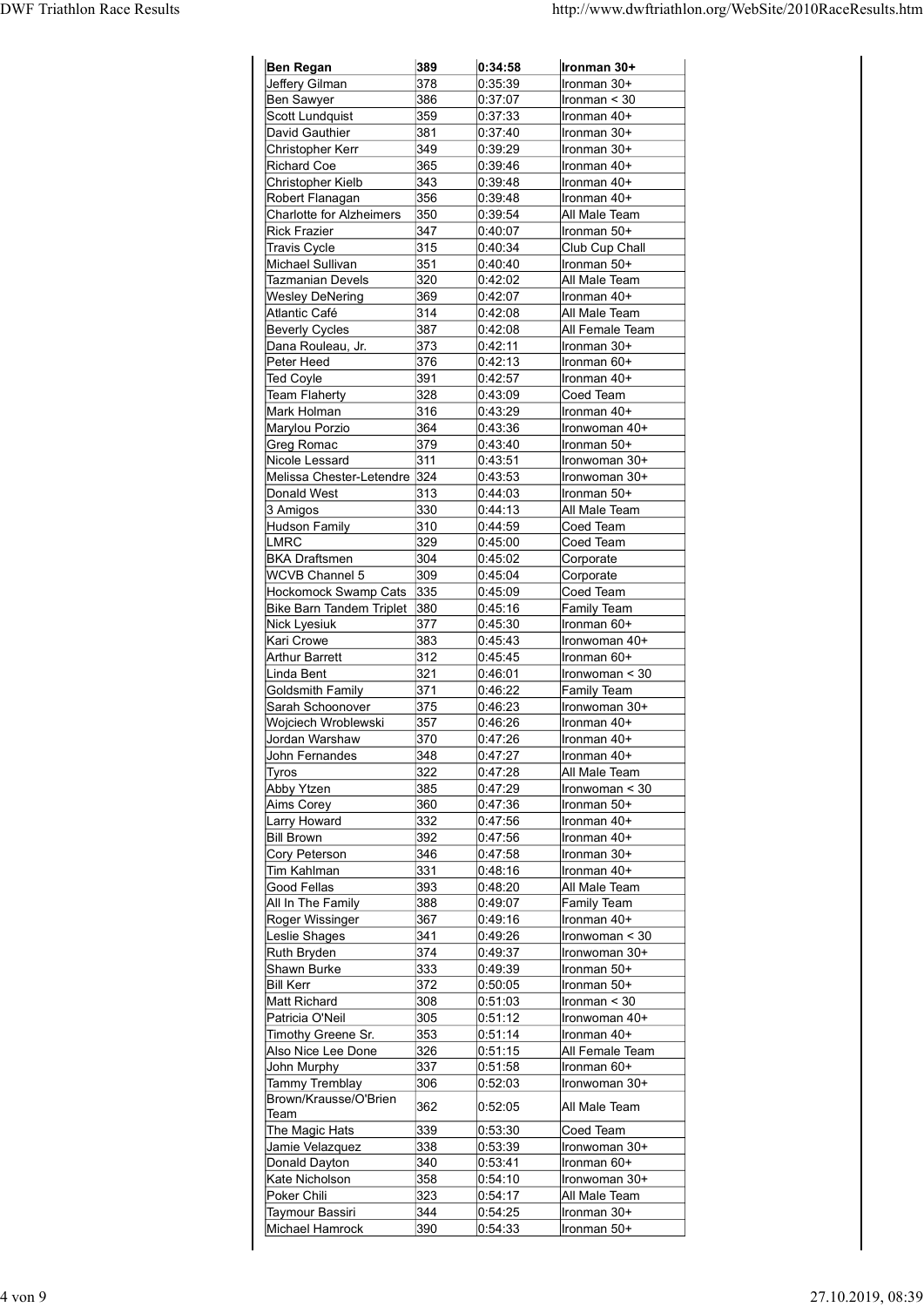| http://www.dwftriathlon.org/WebSite/2010RaceResults.htm<br>Team McKenna<br>318<br>0:55:02<br>Coed Team<br>363<br>Elisabeth O'Brien<br>0.55:15<br>Ironwoman 40+<br>334<br>0:55:34<br>All Female Team<br>Team Regan<br>382<br>0:56:24<br>Ironman 40+<br>Kevin Boss<br>345<br>Social Assets<br>0:57:15<br>Coed Team<br>319<br>0.57.32<br>Family Team<br>The Obert Girls<br>301<br>0.57.39<br>Ironman 40+<br>Brian Joss<br>302<br>0.58.29<br>Ironwoman 30+<br>Kristin Martino<br>303<br>0.58:31<br>Cheri Melo<br>Ironwoman 40+<br>355<br>0:58:50<br>All Female Team<br>Hokajo<br>317<br>Judy, Cathy & Darlene<br>0.58:51<br>All Female Team<br>327<br>0:59:36<br>Jeri Screnci<br>Ironwoman 50+<br>366<br>0.59.56<br>Donna Scott<br>Ironwoman 50+<br>368<br>1:00:54<br>Ironwoman < 30<br>Tierney<br>342<br>Thomas Bonia<br>1:01:53<br>lronman < 30<br>384<br>Tammy Ferreira<br>1:02:02<br>Ironwoman 30+<br>352<br>Timothy Greene Jr.<br>1:03:21<br>$l$ ronman < 30<br>325<br>Nice Lee Done<br>1:03:24<br>All Female Team<br>S.I.E. Computing<br>361<br>1:03:27<br>Corporate<br>Solutions, Inc<br>Joanie Leonard<br>336<br>1:04:20<br>Ironwoman 40+<br>Frank Glynn<br>307<br>Ironman 40+<br>1:10:18 |                                   |               |     |         |                |
|-----------------------------------------------------------------------------------------------------------------------------------------------------------------------------------------------------------------------------------------------------------------------------------------------------------------------------------------------------------------------------------------------------------------------------------------------------------------------------------------------------------------------------------------------------------------------------------------------------------------------------------------------------------------------------------------------------------------------------------------------------------------------------------------------------------------------------------------------------------------------------------------------------------------------------------------------------------------------------------------------------------------------------------------------------------------------------------------------------------------------------------------------------------------------------------------------|-----------------------------------|---------------|-----|---------|----------------|
|                                                                                                                                                                                                                                                                                                                                                                                                                                                                                                                                                                                                                                                                                                                                                                                                                                                                                                                                                                                                                                                                                                                                                                                               |                                   |               |     |         |                |
|                                                                                                                                                                                                                                                                                                                                                                                                                                                                                                                                                                                                                                                                                                                                                                                                                                                                                                                                                                                                                                                                                                                                                                                               |                                   |               |     |         |                |
|                                                                                                                                                                                                                                                                                                                                                                                                                                                                                                                                                                                                                                                                                                                                                                                                                                                                                                                                                                                                                                                                                                                                                                                               |                                   |               |     |         |                |
|                                                                                                                                                                                                                                                                                                                                                                                                                                                                                                                                                                                                                                                                                                                                                                                                                                                                                                                                                                                                                                                                                                                                                                                               |                                   |               |     |         |                |
|                                                                                                                                                                                                                                                                                                                                                                                                                                                                                                                                                                                                                                                                                                                                                                                                                                                                                                                                                                                                                                                                                                                                                                                               |                                   |               |     |         |                |
|                                                                                                                                                                                                                                                                                                                                                                                                                                                                                                                                                                                                                                                                                                                                                                                                                                                                                                                                                                                                                                                                                                                                                                                               |                                   |               |     |         |                |
|                                                                                                                                                                                                                                                                                                                                                                                                                                                                                                                                                                                                                                                                                                                                                                                                                                                                                                                                                                                                                                                                                                                                                                                               |                                   |               |     |         |                |
|                                                                                                                                                                                                                                                                                                                                                                                                                                                                                                                                                                                                                                                                                                                                                                                                                                                                                                                                                                                                                                                                                                                                                                                               |                                   |               |     |         |                |
|                                                                                                                                                                                                                                                                                                                                                                                                                                                                                                                                                                                                                                                                                                                                                                                                                                                                                                                                                                                                                                                                                                                                                                                               |                                   |               |     |         |                |
|                                                                                                                                                                                                                                                                                                                                                                                                                                                                                                                                                                                                                                                                                                                                                                                                                                                                                                                                                                                                                                                                                                                                                                                               |                                   |               |     |         |                |
|                                                                                                                                                                                                                                                                                                                                                                                                                                                                                                                                                                                                                                                                                                                                                                                                                                                                                                                                                                                                                                                                                                                                                                                               |                                   |               |     |         |                |
|                                                                                                                                                                                                                                                                                                                                                                                                                                                                                                                                                                                                                                                                                                                                                                                                                                                                                                                                                                                                                                                                                                                                                                                               |                                   |               |     |         |                |
|                                                                                                                                                                                                                                                                                                                                                                                                                                                                                                                                                                                                                                                                                                                                                                                                                                                                                                                                                                                                                                                                                                                                                                                               |                                   |               |     |         |                |
|                                                                                                                                                                                                                                                                                                                                                                                                                                                                                                                                                                                                                                                                                                                                                                                                                                                                                                                                                                                                                                                                                                                                                                                               |                                   |               |     |         |                |
|                                                                                                                                                                                                                                                                                                                                                                                                                                                                                                                                                                                                                                                                                                                                                                                                                                                                                                                                                                                                                                                                                                                                                                                               |                                   |               |     |         |                |
|                                                                                                                                                                                                                                                                                                                                                                                                                                                                                                                                                                                                                                                                                                                                                                                                                                                                                                                                                                                                                                                                                                                                                                                               |                                   |               |     |         |                |
|                                                                                                                                                                                                                                                                                                                                                                                                                                                                                                                                                                                                                                                                                                                                                                                                                                                                                                                                                                                                                                                                                                                                                                                               | <b>DWF Triathlon Race Results</b> |               |     |         |                |
|                                                                                                                                                                                                                                                                                                                                                                                                                                                                                                                                                                                                                                                                                                                                                                                                                                                                                                                                                                                                                                                                                                                                                                                               |                                   |               |     |         |                |
|                                                                                                                                                                                                                                                                                                                                                                                                                                                                                                                                                                                                                                                                                                                                                                                                                                                                                                                                                                                                                                                                                                                                                                                               |                                   |               |     |         |                |
|                                                                                                                                                                                                                                                                                                                                                                                                                                                                                                                                                                                                                                                                                                                                                                                                                                                                                                                                                                                                                                                                                                                                                                                               |                                   |               |     |         |                |
|                                                                                                                                                                                                                                                                                                                                                                                                                                                                                                                                                                                                                                                                                                                                                                                                                                                                                                                                                                                                                                                                                                                                                                                               |                                   |               |     |         |                |
|                                                                                                                                                                                                                                                                                                                                                                                                                                                                                                                                                                                                                                                                                                                                                                                                                                                                                                                                                                                                                                                                                                                                                                                               |                                   |               |     |         |                |
|                                                                                                                                                                                                                                                                                                                                                                                                                                                                                                                                                                                                                                                                                                                                                                                                                                                                                                                                                                                                                                                                                                                                                                                               |                                   |               |     |         |                |
|                                                                                                                                                                                                                                                                                                                                                                                                                                                                                                                                                                                                                                                                                                                                                                                                                                                                                                                                                                                                                                                                                                                                                                                               |                                   |               |     |         |                |
|                                                                                                                                                                                                                                                                                                                                                                                                                                                                                                                                                                                                                                                                                                                                                                                                                                                                                                                                                                                                                                                                                                                                                                                               |                                   |               |     |         |                |
|                                                                                                                                                                                                                                                                                                                                                                                                                                                                                                                                                                                                                                                                                                                                                                                                                                                                                                                                                                                                                                                                                                                                                                                               |                                   |               |     |         |                |
|                                                                                                                                                                                                                                                                                                                                                                                                                                                                                                                                                                                                                                                                                                                                                                                                                                                                                                                                                                                                                                                                                                                                                                                               |                                   |               |     |         |                |
|                                                                                                                                                                                                                                                                                                                                                                                                                                                                                                                                                                                                                                                                                                                                                                                                                                                                                                                                                                                                                                                                                                                                                                                               |                                   |               |     |         |                |
|                                                                                                                                                                                                                                                                                                                                                                                                                                                                                                                                                                                                                                                                                                                                                                                                                                                                                                                                                                                                                                                                                                                                                                                               |                                   |               |     |         |                |
|                                                                                                                                                                                                                                                                                                                                                                                                                                                                                                                                                                                                                                                                                                                                                                                                                                                                                                                                                                                                                                                                                                                                                                                               |                                   |               |     |         |                |
|                                                                                                                                                                                                                                                                                                                                                                                                                                                                                                                                                                                                                                                                                                                                                                                                                                                                                                                                                                                                                                                                                                                                                                                               |                                   |               |     |         |                |
|                                                                                                                                                                                                                                                                                                                                                                                                                                                                                                                                                                                                                                                                                                                                                                                                                                                                                                                                                                                                                                                                                                                                                                                               |                                   |               |     |         |                |
|                                                                                                                                                                                                                                                                                                                                                                                                                                                                                                                                                                                                                                                                                                                                                                                                                                                                                                                                                                                                                                                                                                                                                                                               |                                   |               |     |         |                |
|                                                                                                                                                                                                                                                                                                                                                                                                                                                                                                                                                                                                                                                                                                                                                                                                                                                                                                                                                                                                                                                                                                                                                                                               |                                   |               |     |         |                |
|                                                                                                                                                                                                                                                                                                                                                                                                                                                                                                                                                                                                                                                                                                                                                                                                                                                                                                                                                                                                                                                                                                                                                                                               |                                   |               |     |         |                |
|                                                                                                                                                                                                                                                                                                                                                                                                                                                                                                                                                                                                                                                                                                                                                                                                                                                                                                                                                                                                                                                                                                                                                                                               |                                   |               |     |         |                |
|                                                                                                                                                                                                                                                                                                                                                                                                                                                                                                                                                                                                                                                                                                                                                                                                                                                                                                                                                                                                                                                                                                                                                                                               |                                   |               |     |         |                |
|                                                                                                                                                                                                                                                                                                                                                                                                                                                                                                                                                                                                                                                                                                                                                                                                                                                                                                                                                                                                                                                                                                                                                                                               |                                   |               |     |         |                |
|                                                                                                                                                                                                                                                                                                                                                                                                                                                                                                                                                                                                                                                                                                                                                                                                                                                                                                                                                                                                                                                                                                                                                                                               |                                   |               |     |         |                |
|                                                                                                                                                                                                                                                                                                                                                                                                                                                                                                                                                                                                                                                                                                                                                                                                                                                                                                                                                                                                                                                                                                                                                                                               |                                   |               |     |         |                |
|                                                                                                                                                                                                                                                                                                                                                                                                                                                                                                                                                                                                                                                                                                                                                                                                                                                                                                                                                                                                                                                                                                                                                                                               |                                   | Scott Higgins | 354 | 1:16:30 | Ironman $<$ 30 |
|                                                                                                                                                                                                                                                                                                                                                                                                                                                                                                                                                                                                                                                                                                                                                                                                                                                                                                                                                                                                                                                                                                                                                                                               |                                   |               |     |         |                |
|                                                                                                                                                                                                                                                                                                                                                                                                                                                                                                                                                                                                                                                                                                                                                                                                                                                                                                                                                                                                                                                                                                                                                                                               |                                   |               |     |         |                |
| <b>Overall Boat Split Results</b><br>2010 DW Field Triathlon                                                                                                                                                                                                                                                                                                                                                                                                                                                                                                                                                                                                                                                                                                                                                                                                                                                                                                                                                                                                                                                                                                                                  |                                   |               |     |         |                |
|                                                                                                                                                                                                                                                                                                                                                                                                                                                                                                                                                                                                                                                                                                                                                                                                                                                                                                                                                                                                                                                                                                                                                                                               |                                   |               |     |         |                |
| <b>Boat Split</b> Division Name<br>Team Name<br>Team #                                                                                                                                                                                                                                                                                                                                                                                                                                                                                                                                                                                                                                                                                                                                                                                                                                                                                                                                                                                                                                                                                                                                        |                                   |               |     |         |                |
| <b>Scott Higgins</b><br>354<br>0:16:49<br>Ironman < 30                                                                                                                                                                                                                                                                                                                                                                                                                                                                                                                                                                                                                                                                                                                                                                                                                                                                                                                                                                                                                                                                                                                                        |                                   |               |     |         |                |
| 383<br>Kari Crowe<br>0:20:09<br>Ironwoman 40+                                                                                                                                                                                                                                                                                                                                                                                                                                                                                                                                                                                                                                                                                                                                                                                                                                                                                                                                                                                                                                                                                                                                                 |                                   |               |     |         |                |
| Robert Flanagan<br>356<br>0:20:11<br>Ironman 40+                                                                                                                                                                                                                                                                                                                                                                                                                                                                                                                                                                                                                                                                                                                                                                                                                                                                                                                                                                                                                                                                                                                                              |                                   |               |     |         |                |
| Christopher Kielb<br>343<br>0:20:17<br>Ironman 40+                                                                                                                                                                                                                                                                                                                                                                                                                                                                                                                                                                                                                                                                                                                                                                                                                                                                                                                                                                                                                                                                                                                                            |                                   |               |     |         |                |
| <b>Wesley DeNering</b><br>369<br>Ironman 40+<br>0:20:34                                                                                                                                                                                                                                                                                                                                                                                                                                                                                                                                                                                                                                                                                                                                                                                                                                                                                                                                                                                                                                                                                                                                       |                                   |               |     |         |                |
| 382<br>0:21:06<br>Ironman 40+<br>Kevin Boss                                                                                                                                                                                                                                                                                                                                                                                                                                                                                                                                                                                                                                                                                                                                                                                                                                                                                                                                                                                                                                                                                                                                                   |                                   |               |     |         |                |
| Peter Heed<br>376<br>0:21:12<br>Ironman 60+                                                                                                                                                                                                                                                                                                                                                                                                                                                                                                                                                                                                                                                                                                                                                                                                                                                                                                                                                                                                                                                                                                                                                   |                                   |               |     |         |                |
| <b>Tazmanian Devels</b><br>320<br>0:21:46<br>All Male Team                                                                                                                                                                                                                                                                                                                                                                                                                                                                                                                                                                                                                                                                                                                                                                                                                                                                                                                                                                                                                                                                                                                                    |                                   |               |     |         |                |
| 350<br>0:21:48<br>All Male Team<br>Charlotte for Alzheimers<br>316<br>0:21:54<br>Ironman 40+<br>Mark Holman<br>$\overline{377}$<br>Nick Lypeiuk<br>0.21.56                                                                                                                                                                                                                                                                                                                                                                                                                                                                                                                                                                                                                                                                                                                                                                                                                                                                                                                                                                                                                                    |                                   |               |     |         |                |

| Hokajo                             | 355        | 0.58:50            | All Female Team                   |
|------------------------------------|------------|--------------------|-----------------------------------|
| Judy, Cathy & Darlene              |            |                    | All Female Team                   |
|                                    | 317        | 0:58:51            |                                   |
| Jeri Screnci                       | 327        | 0.59.36            | Ironwoman 50+                     |
| Donna Scott                        | 366        | 0.59.56            | Ironwoman 50+                     |
| Tierney                            | 368        | 1:00:54            | Ironwoman < 30                    |
| Thomas Bonia                       | 342        | 1:01:53            | Ironman < 30                      |
| Tammy Ferreira                     | 384        | 1:02:02            | Ironwoman 30+                     |
| Timothy Greene Jr.                 | 352        | 1:03:21            | Ironman < 30                      |
| Nice Lee Done                      | 325        | 1:03:24            | All Female Team                   |
| S.I.E. Computing                   |            |                    |                                   |
| Solutions, Inc                     | 361        | 1:03:27            | Corporate                         |
| Joanie Leonard                     | 336        | 1:04:20            | Ironwoman 40+                     |
| Frank Glynn                        | 307        | 1:10:18            | Ironman 40+                       |
| Scott Higgins                      | 354        | 1:16:30            | Ironman < 30                      |
|                                    |            |                    |                                   |
|                                    |            |                    |                                   |
|                                    |            |                    |                                   |
| 2010 DW Field Triathlon            |            |                    | <b>Overall Boat Split Results</b> |
|                                    |            |                    |                                   |
| <b>Team Name</b>                   | Team #     | <b>Boat Split</b>  | <b>Division Name</b>              |
| <b>Scott Higgins</b>               | 354        | 0:16:49            | Ironman < 30                      |
| Kari Crowe                         | 383        | 0:20:09            | Ironwoman 40+                     |
| Robert Flanagan                    | 356        | 0:20:11            | Ironman 40+                       |
| Christopher Kielb                  | 343        | 0:20:17            | Ironman 40+                       |
|                                    | 369        |                    | Ironman 40+                       |
| <b>Wesley DeNering</b>             |            | 0:20:34            |                                   |
| Kevin Boss                         | 382        | 0:21:06            | Ironman 40+                       |
| Peter Heed                         | 376        | 0:21:12            | Ironman 60+                       |
| <b>Tazmanian Devels</b>            | 320        | 0.21.46            | All Male Team                     |
| <b>Charlotte for Alzheimers</b>    | 350        | 0:21:48            | All Male Team                     |
| Mark Holman                        | 316        | 0:21:54            | Ironman 40+                       |
| Nick Lyesiuk                       | 377        | 0:21:56            | Ironman 60+                       |
| <b>Bill Brown</b>                  | 392        | 0.21.58            | Ironman 40+                       |
|                                    |            |                    |                                   |
| David Gauthier                     | 381        | 0:22:22            | Ironman 30+                       |
| Team McKenna                       | 318        | 0:22:25            | Coed Team                         |
| Scott Lundquist                    | 359        | 0:22:34            | Ironman 40+                       |
| Christopher Kerr                   | 349        | 0:22:59            | Ironman 30+                       |
| Ben Regan                          | 389        | 0:23:07            | Ironman 30+                       |
| Hockomock Swamp Cats               | 335        | 0:23:23            | Coed Team                         |
| Nice Lee Done                      | 325        | 0:23:26            | All Female Team                   |
| Jeffery Gilman                     | 378        | 0:23:30            | Ironman 30+                       |
| Wojciech Wroblewski                | 357        | 0:23:32            | Ironman 40+                       |
|                                    |            |                    |                                   |
| Atlantic Café                      | 314        | 0:23:54            | All Male Team                     |
| Donald West                        | 313        | 0.23:56            | Ironman 50+                       |
| <b>Goldsmith Family</b>            | 371        | 0:24:02            | Family Team                       |
| 3 Amigos                           | 330        | 0:24:10            | All Male Team                     |
| <b>Ted Coyle</b>                   | 391        | 0:24:18            | Ironman 40+                       |
| Nicole Lessard                     | 311        | 0:24:29            | Ironwoman 30+                     |
| Tyros                              | 322        | 0:24:29            | All Male Team                     |
| Shawn Burke                        | 333        | 0:24:33            | Ironman 50+                       |
|                                    |            |                    |                                   |
| <b>BKA Draftsmen</b>               | 304        | 0:24:39            | Corporate                         |
| Aims Corey                         | 360        | 0:24:49            | Ironman 50+                       |
| Larry Howard                       | 332        | 0:24:51            | Ironman 40+                       |
| Michael Sullivan                   | 351        | 0:25:15            | Ironman 50+                       |
| The Magic Hats                     | 339        | 0:25:45            | Coed Team                         |
| Poker Chili                        | 323        | 0:26:30            | All Male Team                     |
| <b>Bike Barn Tandem Triplet</b>    | 380        | 0.26.33            | <b>Family Team</b>                |
|                                    |            |                    |                                   |
| Arthur Barrett                     | 312        | 0.26:50            | Ironman 60+                       |
| <b>Richard Coe</b>                 | 365        | 0.26.59            | Ironman 40+                       |
| All In The Family                  | 388        | 0:26:59            | <b>Family Team</b>                |
|                                    | 347        | 0:27:00            | Ironman 50+                       |
| <b>Rick Frazier</b>                | 331        | 0:27:06            | Ironman 40+                       |
| Tim Kahlman                        |            |                    | Ironwoman < 30                    |
|                                    |            |                    |                                   |
| Linda Bent                         | 321        | 0:27:10            |                                   |
| <b>Team Flaherty</b><br>Team Regan | 328<br>334 | 0:27:10<br>0:27:25 | Coed Team<br>All Female Team      |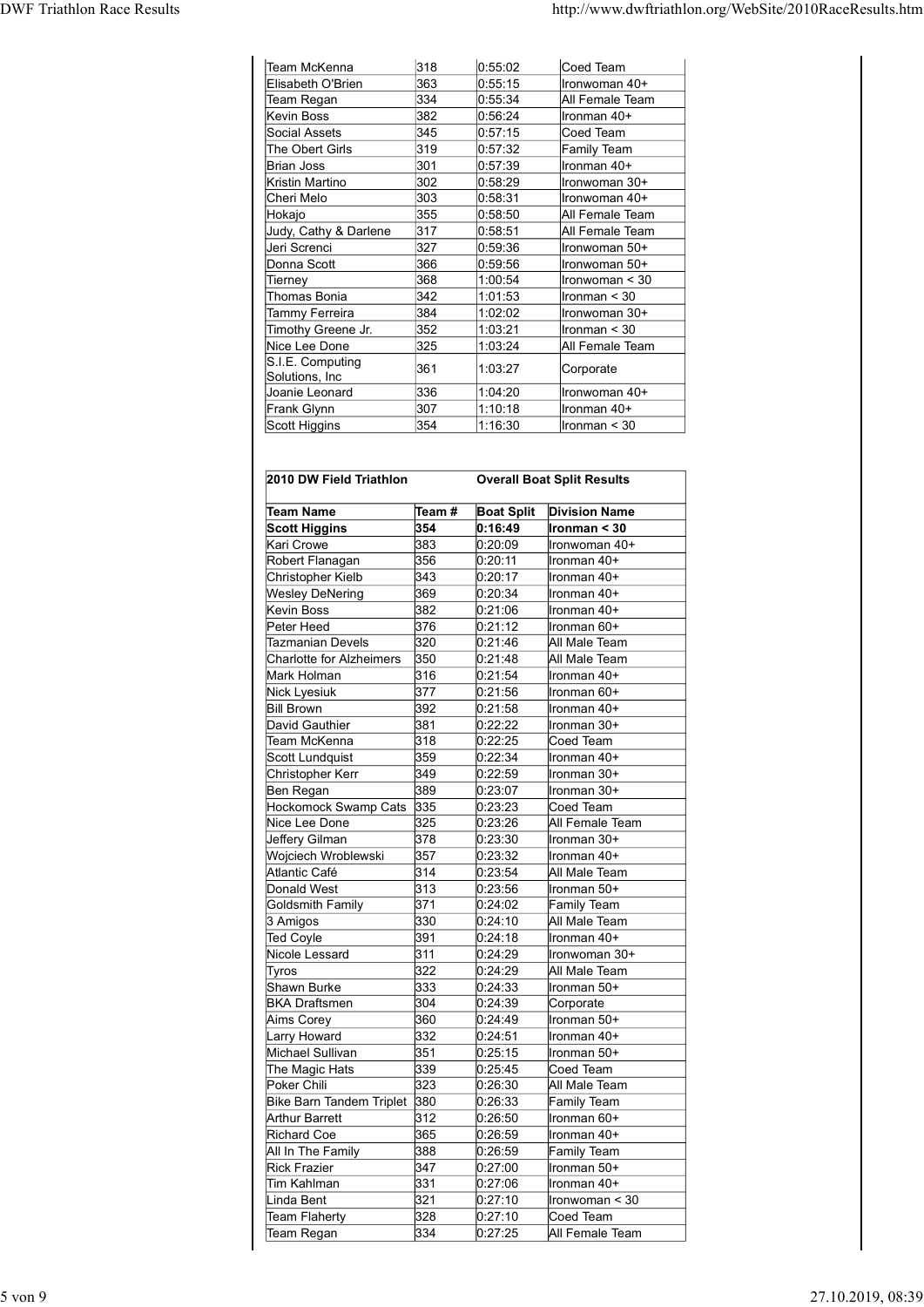| <b>DWF Triathlon Race Results</b> |                                            |                      |                    | http://www.dwftriathlon.org/WebSite/2010RaceResults.htm |
|-----------------------------------|--------------------------------------------|----------------------|--------------------|---------------------------------------------------------|
|                                   |                                            |                      |                    |                                                         |
|                                   | John Fernandes                             | 348                  | 0:27:26            | Ironman 40+                                             |
|                                   | Also Nice Lee Done<br>The Obert Girls      | 326<br>319           | 0:27:31<br>0:27:33 | All Female Team<br>Family Team                          |
|                                   | S.I.E. Computing                           | 361                  | 0:27:37            | Corporate                                               |
|                                   | Solutions, Inc.<br>Greg Romac              | 379                  | 0:27:46            | Ironman 50+                                             |
|                                   | Judy, Cathy & Darlene                      | 317                  | 0:27:52            | All Female Team                                         |
|                                   | Matt Richard                               | 308                  | 0:28:22            | Ironman < 30                                            |
|                                   | Marylou Porzio<br>Tierney                  | 364<br>368           | 0:28:29<br>0:28:43 | Ironwoman 40+<br>Ironwoman < 30                         |
|                                   | Good Fellas                                | 393                  | 0:28:45            | All Male Team                                           |
|                                   | <b>Bill Kerr</b>                           | 372                  | 0:28:48            | Ironman 50+                                             |
|                                   | Ben Sawyer<br>Donald Dayton                | 386<br>340           | 0:28:52<br>0:28:55 | Ironman < 30<br>Ironman 60+                             |
|                                   | Leslie Shages                              | 341                  | 0:29:18            | Ironwoman < 30                                          |
|                                   | Melissa Chester-Letendre 324               |                      | 0:29:22            | Ironwoman 30+                                           |
|                                   | Brown/Krausse/O'Brien<br>Team              | 362                  | 0:29:26            | All Male Team                                           |
|                                   | Travis Cycle                               | 315                  | 0:29:46            | Club Cup Chall                                          |
|                                   | <b>Tammy Tremblay</b><br>Brian Joss        | 306<br>301           | 0:29:54            | Ironwoman 30+<br>Ironman 40+                            |
|                                   | John Murphy                                | 337                  | 0:30:05<br>0:30:08 | Ironman 60+                                             |
|                                   | <b>WCVB Channel 5</b>                      | 309                  | 0:30:11            | Corporate                                               |
|                                   | Thomas Bonia<br>Hudson Family              | 342<br>$ 310\rangle$ | 0:30:22<br>0:30:25 | Ironman < 30<br>Coed Team                               |
|                                   | Abby Ytzen                                 | 385                  | 0:30:46            | Ironwoman < 30                                          |
|                                   | Jordan Warshaw                             | 370                  | 0:30:46            | Ironman 40+                                             |
|                                   | Social Assets<br>Jamie Velazquez           | 345<br>338           | 0:31:06<br>0:31:11 | Coed Team<br>Ironwoman 30+                              |
|                                   | LMRC                                       | 329                  | 0:31:58            | Coed Team                                               |
|                                   | Timothy Greene Sr.                         | 353                  | 0:32:04            | Ironman 40+                                             |
|                                   | Taymour Bassiri<br>Ruth Bryden             | 344<br>374           | 0:32:12<br>0:32:26 | Ironman 30+<br>Ironwoman 30+                            |
|                                   | Donna Scott                                | 366                  | 0:32:29            | Ironwoman 50+                                           |
|                                   | Cory Peterson                              | 346                  | 0:32:44            | Ironman 30+                                             |
|                                   | Elisabeth O'Brien<br>Jeri Screnci          | 363<br>327           | 0:32:53<br>0:33:11 | Ironwoman 40+<br>Ironwoman 50+                          |
|                                   | Dana Rouleau, Jr.                          | 373                  | 0:33:17            | Ironman 30+                                             |
|                                   | Kate Nicholson                             | 358                  | 0:33:20            | Ironwoman 30+                                           |
|                                   | <b>Beverly Cycles</b><br>Hokajo            | 387<br>355           | 0:33:34<br>0:33:57 | All Female Team<br>All Female Team                      |
|                                   | Sarah Schoonover                           | 375                  | 0:35:45            | Ironwoman 30+                                           |
|                                   | Michael Hamrock                            | 390                  | 0:35:45            | Ironman 50+                                             |
|                                   | Timothy Greene Jr.<br>Patricia O'Neil      | 352<br>305           | 0:36:40<br>0:36:52 | Ironman < 30<br>Ironwoman 40+                           |
|                                   | Joanie Leonard                             | 336                  | 0:38:26            | Ironwoman 40+                                           |
|                                   | Frank Glynn                                | 307<br>384           | 0:38:32<br>0:38:55 | Ironman 40+<br>Ironwoman 30+                            |
|                                   | Tammy Ferreira<br>Cheri Melo               | 303                  | 0:41:26            | Ironwoman 40+                                           |
|                                   | Kristin Martino                            | 302                  | 0:41:28            | Ironwoman 30+                                           |
|                                   | Roger Wissinger<br>2010 DW Field Triathlon | 367                  | 0:49:14            | Ironman 40+<br><b>Overall Run Split Results</b>         |
|                                   | <b>Team Name</b>                           |                      | Team # Run Split   | <b>Division Name</b>                                    |
|                                   | <b>Scott Lundquist</b>                     | 359                  | 0:24:53            | Ironman 40+                                             |
|                                   | David Gauthier<br>Ben Regan                | 381<br>389           | 0:26:12<br>0:26:22 | Ironman 30+<br>Ironman 30+                              |
|                                   | Atlantic Café                              | 314                  | 0:26:28            | All Male Team                                           |
|                                   | <b>LMRC</b>                                | 329                  | 0:26:31            | Coed Team                                               |
|                                   | Ben Sawyer                                 | 386                  | 0:27:26<br>0:27:28 | Ironman < 30<br>All Male Team                           |
|                                   | <b>Tazmanian Devels</b>                    | 320                  |                    |                                                         |
|                                   |                                            |                      |                    |                                                         |
|                                   | Tyros<br><b>WCVB Channel 5</b>             | 322<br>309           | 0:27:35<br>0:27:57 | All Male Team<br>Corporate                              |
|                                   | The Magic Hats<br>Ted Coyle                | 339<br>391           | 0:28:04<br>0:28:41 | Coed Team<br>Ironman 40+                                |

| 358                             | 0.33:20                                                                                                         | Ironwoman 30+                                                                                                                                                                         |
|---------------------------------|-----------------------------------------------------------------------------------------------------------------|---------------------------------------------------------------------------------------------------------------------------------------------------------------------------------------|
|                                 |                                                                                                                 | All Female Team                                                                                                                                                                       |
|                                 |                                                                                                                 | All Female Team                                                                                                                                                                       |
|                                 |                                                                                                                 | Ironwoman 30+                                                                                                                                                                         |
|                                 |                                                                                                                 | Ironman 50+                                                                                                                                                                           |
|                                 |                                                                                                                 | Ironman $<$ 30                                                                                                                                                                        |
|                                 |                                                                                                                 | Ironwoman 40+                                                                                                                                                                         |
|                                 |                                                                                                                 | Ironwoman 40+                                                                                                                                                                         |
|                                 |                                                                                                                 | Ironman 40+                                                                                                                                                                           |
|                                 |                                                                                                                 | Ironwoman 30+                                                                                                                                                                         |
|                                 |                                                                                                                 | Ironwoman 40+                                                                                                                                                                         |
|                                 |                                                                                                                 | Ironwoman 30+                                                                                                                                                                         |
|                                 |                                                                                                                 | Ironman 40+                                                                                                                                                                           |
| 2010 DW Field Triathlon         |                                                                                                                 | <b>Overall Run Split Results</b>                                                                                                                                                      |
|                                 |                                                                                                                 | <b>Division Name</b>                                                                                                                                                                  |
|                                 |                                                                                                                 | Ironman 40+                                                                                                                                                                           |
|                                 |                                                                                                                 | Ironman 30+                                                                                                                                                                           |
|                                 |                                                                                                                 | Ironman 30+                                                                                                                                                                           |
|                                 | 0:26:28                                                                                                         | All Male Team                                                                                                                                                                         |
| 314                             |                                                                                                                 |                                                                                                                                                                                       |
| 329                             | 0:26:31                                                                                                         | Coed Team                                                                                                                                                                             |
| 386                             | 0.27:26                                                                                                         | Ironman < 30                                                                                                                                                                          |
| 320                             | 0.27.28                                                                                                         | All Male Team                                                                                                                                                                         |
| 322                             | 0:27:35                                                                                                         | All Male Team                                                                                                                                                                         |
| 309                             | 0.27:57                                                                                                         | Corporate                                                                                                                                                                             |
| 339                             | 0.28:04                                                                                                         | Coed Team                                                                                                                                                                             |
| 391                             | 0:28:41                                                                                                         | Ironman 40+                                                                                                                                                                           |
| 349                             | 0.28:53                                                                                                         | Ironman 30+                                                                                                                                                                           |
| 371                             | 0:29:04                                                                                                         | Family Team                                                                                                                                                                           |
| 330                             | 0:29:15                                                                                                         | All Male Team                                                                                                                                                                         |
| Hockomock Swamp Cats 335<br>341 | 0.29.38<br>0.29.45                                                                                              | Coed Team<br>Ironwoman $<$ 30                                                                                                                                                         |
|                                 | 387<br>355<br>375<br>390<br>352<br>305<br>336<br>307<br>384<br>303<br>302<br>367<br>Team #<br>359<br>381<br>389 | 0:33:34<br>0:33:57<br>0:35:45<br>0:35:45<br>0.36:40<br>0:36:52<br>0.38.26<br>0:38:32<br>0.38.55<br>0.41.26<br>0.41.28<br>0.49.14<br><b>Run Split</b><br>0:24:53<br>0:26:12<br>0.26.22 |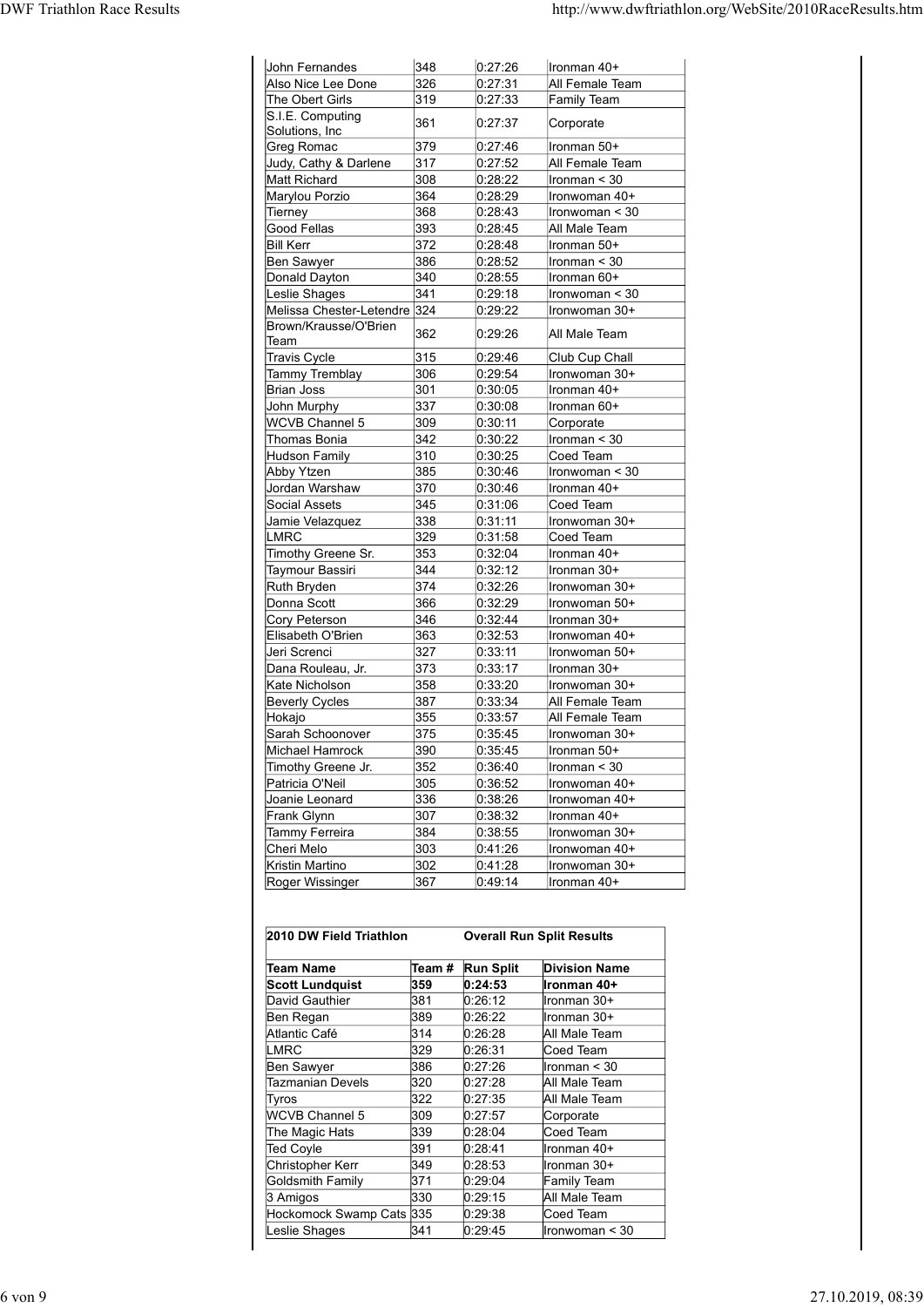|                                             |            |                    | http://www.dwftriathlon.org/WebSite/2010RaceResults.htm |
|---------------------------------------------|------------|--------------------|---------------------------------------------------------|
|                                             |            |                    |                                                         |
| S.I.E. Computing                            | 361        | 0:29:55            | Corporate                                               |
| Solutions, Inc.<br><b>Wesley DeNering</b>   | 369        | 0:29:57            | Ironman 40+                                             |
| Good Fellas<br>Jordan Warshaw               | 393<br>370 | 0:30:25<br>0:30:37 | All Male Team<br>Ironman 40+                            |
| Richard Coe                                 | 365        | 0:31:05            | Ironman 40+                                             |
| Team McKenna<br>Team Regan                  | 318<br>334 | 0:31:42<br>0:31:45 | Coed Team<br>All Female Team                            |
| Abby Ytzen<br>Michael Sullivan              | 385<br>351 | 0:31:50<br>0:31:53 | Ironwoman < 30<br>Ironman 50+                           |
| Taymour Bassiri                             | 344        | 0:31:57            | Ironman 30+                                             |
| Wojciech Wroblewski<br>Robert Flanagan      | 357<br>356 | 0:31:58<br>0:32:14 | Ironman 40+<br>Ironman 40+                              |
| Michael Hamrock                             | 390        | 0:32:44            | Ironman 50+                                             |
| Also Nice Lee Done<br>Travis Cycle          | 326<br>315 | 0:32:48<br>0:32:51 | All Female Team<br>Club Cup Chall                       |
| Arthur Barrett<br>Aims Corey                | 312<br>360 | 0:33:02<br>0:33:02 | Ironman 60+<br>Ironman 50+                              |
| Tierney                                     | 368        | 0:33:11            | Ironwoman < 30                                          |
| Kari Crowe<br>Marylou Porzio                | 383<br>364 | 0:33:17<br>0:33:18 | Ironwoman 40+<br>Ironwoman 40+                          |
| Poker Chili<br>Linda Bent                   | 323<br>321 | 0:33:33<br>0:33:52 | All Male Team<br>Ironwoman < 30                         |
| Charlotte for Alzheimers                    | 350        | 0:34:00            | All Male Team                                           |
| Matt Richard<br><b>Bill Kerr</b>            | 308<br>372 | 0:34:10<br>0:34:19 | Ironman < 30<br>Ironman 50+                             |
| <b>Bill Brown</b>                           | 392        | 0:34:20            | Ironman 40+                                             |
| <b>Team Flaherty</b><br>Mark Holman         | 328<br>316 | 0:34:25<br>0:34:32 | Coed Team<br>Ironman 40+                                |
| Patricia O'Neil                             | 305<br>347 | 0:34:38            | Ironwoman 40+                                           |
| <b>Rick Frazier</b><br>Larry Howard         | 332        | 0:34:40<br>0:34:42 | Ironman 50+<br>Ironman 40+                              |
| Donald West<br>All In The Family            | 313<br>388 | 0:35:03<br>0:35:13 | Ironman 50+<br>Family Team                              |
| Melissa Chester-Letendre324                 |            | 0:35:28            | Ironwoman 30+                                           |
| Jeffery Gilman<br>Thomas Bonia              | 378<br>342 | 0:35:29<br>0:35:42 | Ironman 30+<br>Ironman $<$ 30                           |
| Scott Higgins<br>Ruth Bryden                | 354<br>374 | 0:35:51<br>0:35:53 | Ironman < 30<br>Ironwoman 30+                           |
| Sarah Schoonover                            | 375        | 0:35:56            | Ironwoman 30+                                           |
| Brown/Krausse/O'Brien<br>Team               | 362        | 0:35:57            | All Male Team                                           |
| Nicole Lessard                              | 311<br>343 | 0:36:04            | Ironwoman 30+                                           |
| Christopher Kielb<br>Nice Lee Done          | 325        | 0:36:05<br>0:36:09 | Ironman 40+<br>All Female Team                          |
| Elisabeth O'Brien<br>Social Assets          | 363<br>345 | 0:36:12<br>0:36:12 | Ironwoman 40+<br>Coed Team                              |
| Judy, Cathy & Darlene                       | 317        | 0:36:26            | All Female Team                                         |
| John Murphy<br>The Obert Girls              | 337<br>319 | 0:36:35<br>0:37:40 | Ironman 60+<br>Family Team                              |
| Hokajo                                      | 355        | 0:37:43            | All Female Team                                         |
| Tammy Tremblay<br>Peter Heed                | 306<br>376 | 0:38:01<br>0:38:59 | Ironwoman 30+<br>Ironman 60+                            |
| Beverly Cycles<br>Jeri Screnci              | 387<br>327 | 0:39:38<br>0:40:15 | All Female Team<br>Ironwoman 50+                        |
| Tammy Ferreira                              | 384        | 0:41:07            | Ironwoman 30+                                           |
| Dana Rouleau, Jr.<br>Donald Dayton          | 373<br>340 | 0:41:11<br>0.41:15 | Ironman 30+<br>Ironman 60+                              |
| Nick Lyesiuk                                | 377        | 0:41:30            | Ironman 60+                                             |
| Bike Barn Tandem Triplet 380<br>Tim Kahlman | 331        | 0:41:30<br>0:41:35 | Family Team<br>Ironman 40+                              |
| Kate Nicholson                              | 358        | 0:41:47            | Ironwoman 30+                                           |
| Donna Scott<br>Cory Peterson                | 366<br>346 | 0.41.53<br>0:42:04 | Ironwoman 50+<br>Ironman 30+                            |
| Kevin Boss                                  | 382        | 0:42:18            | Ironman 40+                                             |
| Shawn Burke<br>Jamie Velazquez              | 333<br>338 | 0:42:41<br>0:43:21 | Ironman 50+<br>Ironwoman 30+                            |
| <b>Greg Romac</b>                           | 379        | 0:43:27            | Ironman 50+                                             |
| Brian Joss<br>Timothy Greene Sr.            | 301<br>353 | 0:43:39<br>0:44:32 | Ironman 40+<br>Ironman 40+                              |
| Roger Wissinger                             | 367        |                    | Ironman 40+                                             |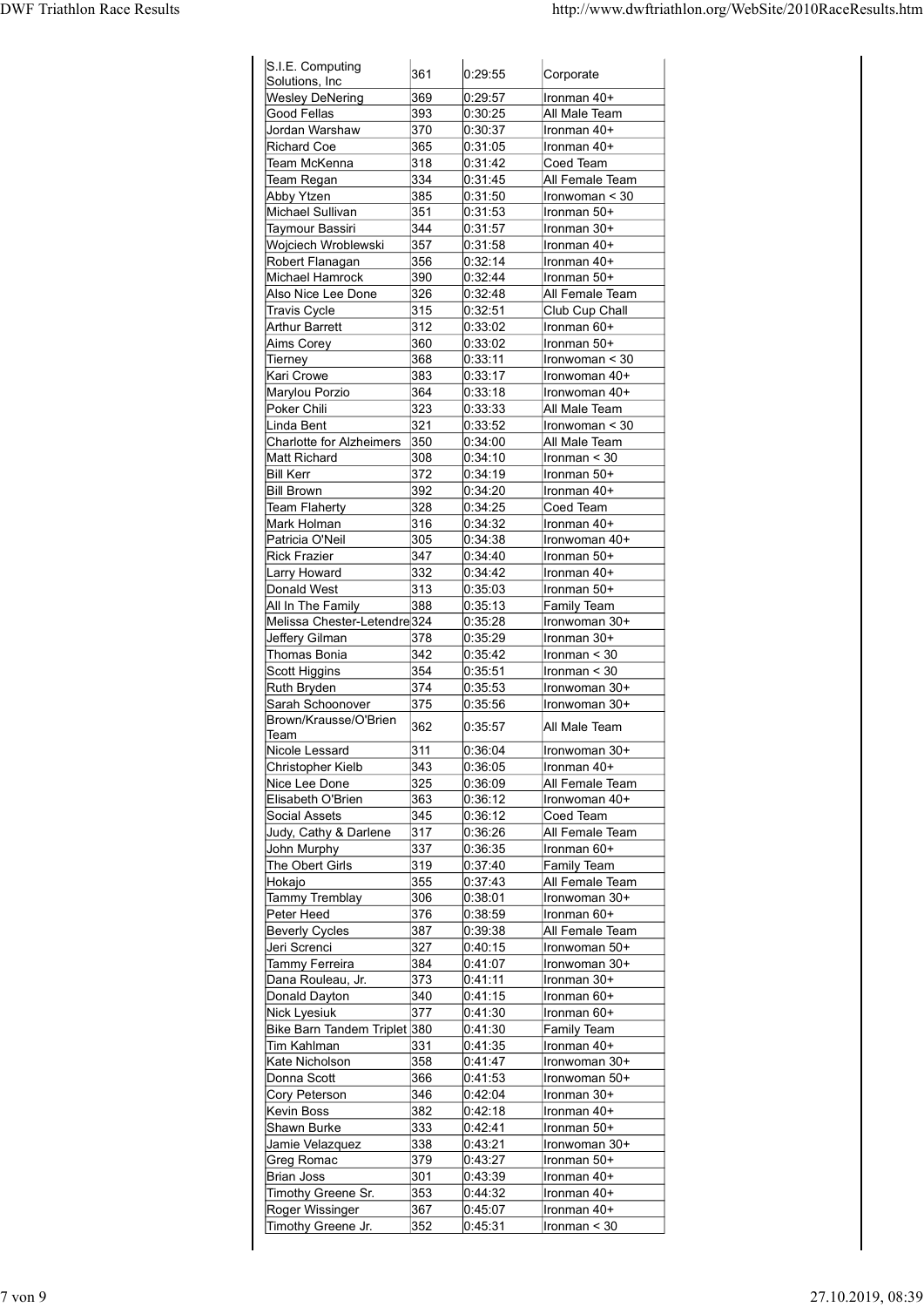|                                   |                                        |            |                    | http://www.dwftriathlon.org/WebSite/2010RaceResults.htm |  |  |
|-----------------------------------|----------------------------------------|------------|--------------------|---------------------------------------------------------|--|--|
|                                   |                                        |            |                    |                                                         |  |  |
|                                   |                                        |            |                    |                                                         |  |  |
|                                   | John Fernandes                         | $348$      | 0:48:51            | Ironman 40+                                             |  |  |
|                                   | <b>Hudson Family</b>                   | 310        | 0:50:03            | Coed Team                                               |  |  |
|                                   | <b>BKA Draftsmen</b>                   | 304        | 0:51:06            | Corporate                                               |  |  |
|                                   | Frank Glynn                            | 307        | 0:57:03            | Ironman 40+                                             |  |  |
|                                   | Joanie Leonard                         | 336        | 0:57:07            | Ironwoman 40+                                           |  |  |
| <b>DWF Triathlon Race Results</b> | <b>*Kristin Martino</b><br>*Cheri Melo | 302<br>303 | 0:03:49<br>0:03:51 | Ironwoman 30+<br>Ironwoman 40+                          |  |  |